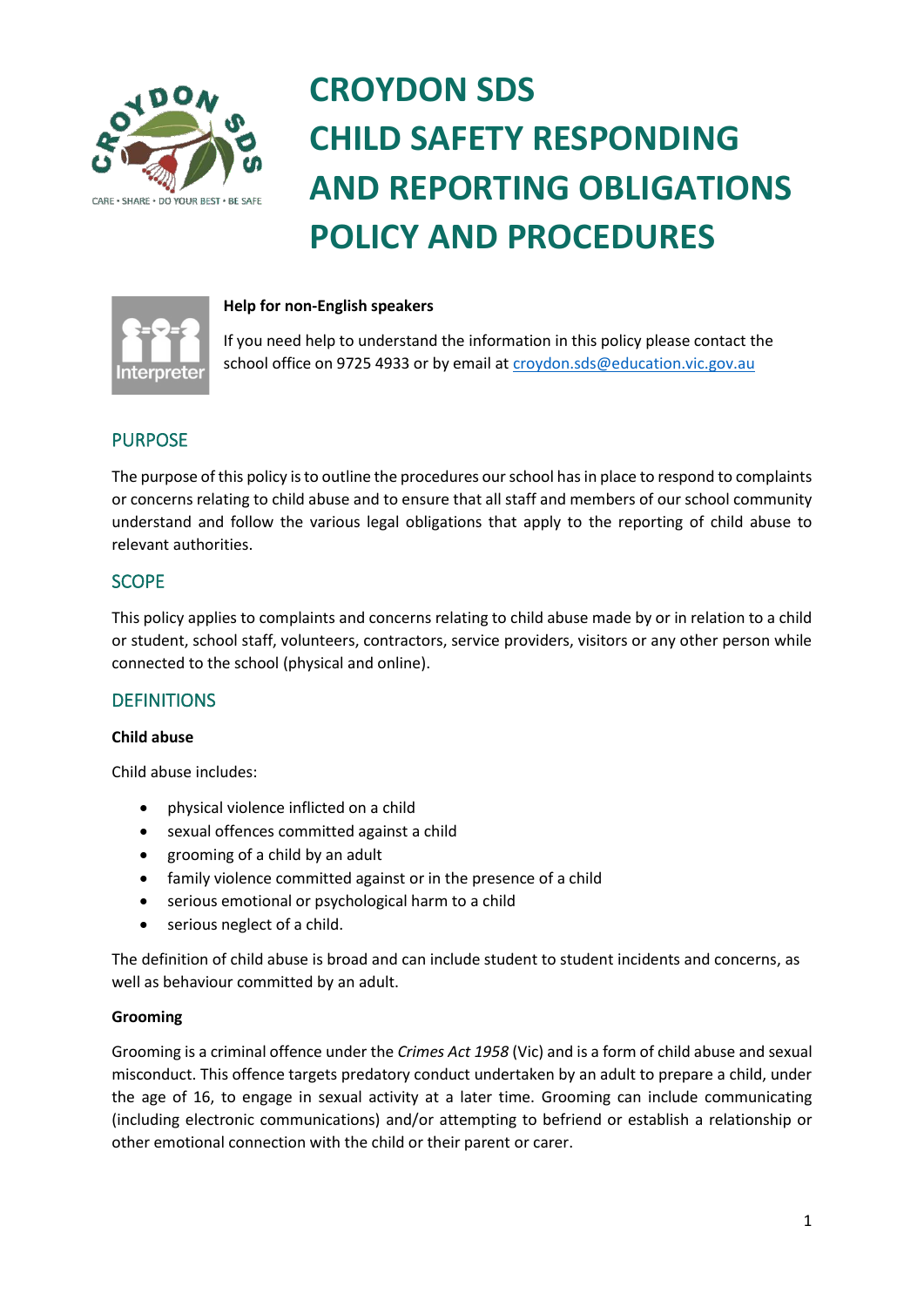### **School staff member**

For the purpose of this policy a school staff member includes a contractor engaged by the school or school council to perform child-related work.

# **POLICY**

Croydon Special Developmental School (Croydon SDS) understands the important role our school plays in protecting children from abuse. We have a range of policies and measures in place to prevent child abuse from occurring at our school or during school activities.

# **Information for students**

- All students should feel safe to communicate to any staff member to raise any concerns about their safety or any other concerns that they have. Staff will ensure that students have access to a range of Augmentative and Alternative Communication (AAC) as needed.
- If a student does not know who to approach at Croydon SDS they should start with their classroom staff (teacher and ESS), school nurse, Child Safety Officers Judith McDonald and Nick Borthwick.
- Croydon SDS has developed student accessible resources including: So Safe! Talk Touch Triangle and Consent process, something's wrong pathway in classroom communication books(PODD), something's wrong fringe for Core Vocab, 5 on the hand ( individual students as needed). There are posters in every classroom reminding students about how to access help.

# **Identifying child abuse**

To ensure we can respond in the best interests of students and children when complaints or concerns relating to child abuse are raised, all staff and relevant volunteers must:

- understand how to identify signs of child abuse and behavioural indicators of perpetrators for detailed information on identifying child abuse and behavioural indicators of perpetrators refer to [Identify child abuse.](https://www.education.vic.gov.au/school/teachers/health/childprotection/Pages/identify.aspx)
- understand their various legal obligations in relation to reporting child abuse to relevant authorities - for detailed information on the various legal obligations refer to Appendix A
- follow the below procedures for responding to complaints or concerns relating to child abuse, which ensure our school acts in the best interests of students and children and complies with both our legal and Department policy obligations.

At Croydon SDS we recognise the diversity of the children, young people, and families at our school and take account of their individual needs and backgrounds when considering and responding to child safety incidents or concerns.

# **Procedures for responding to an incident, disclosure, allegation or suspicion of child abuse**

In responding to a child safety incident, disclosure, allegation or suspicion, Croydon SDS will follow:

- th[e Four Critical Actions for Schools](https://www.education.vic.gov.au/Documents/about/programs/health/protect/FourCriticalActions_ChildAbuse.pdf) for complaints and concerns relating to all forms of child abuse
- the [Four Critical Actions: Student Sexual Offending](https://www.education.vic.gov.au/school/teachers/health/childprotection/Pages/stusexual.aspx) for complaints and concerns relating to student sexual offending
- our Student Wellbeing and Engagement Policy and Bullying Prevention Policy for complaints and concerns relating to student physical violence or other harmful student behaviours.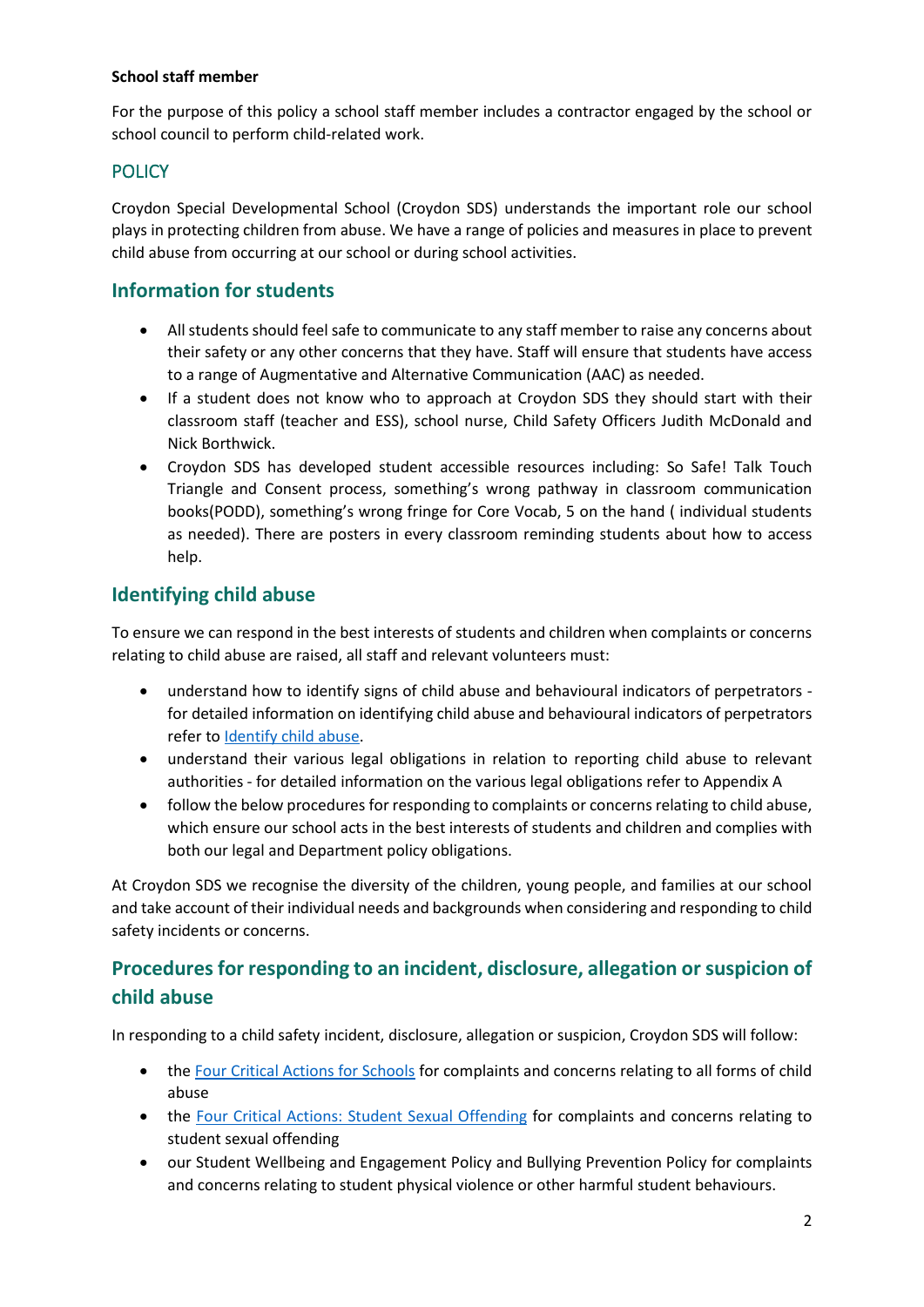### **School staff and volunteer responsibilities**

### **1. Immediate action**

If a school staff member or volunteer witnesses an incident of child abuse, or reasonably believes, suspects or receives a disclosure or allegation that a child has been, or is at risk of being abused, they must:

- If a child is at immediate risk of harm, separate alleged victims and others involved, administer first aid (appropriate to their level of training) and call 000 for urgent medical or police assistance where required to respond to immediate health or safety concerns.
- Notify Principal and Child Safety Officers Judith McDonald and Nick Borthwick as soon as possible, who will ensure our school follows the steps in these procedures.

NOTE for staff and volunteers:

- if you are uncertain if an incident, disclosure, allegation or suspicion gives rise to a concern about child abuse you must always err on the side of caution and report the concern to the Principal and Child Safety Officers Judith McDonald and Nick Borthwick.
- If the Principal and Child Safety Officers Judith McDonald and Nick are unavailable, other members of the executive leadership team will take on this role.
- If the concerns relates to the conduct of the Principal or Child Safety Officers Judith McDonald and Nick Borthwick notify, the either the principal or North Eastern Victoria Regional Office on 1300 333 231 who must then take on responsibility for ensuring our school follows these procedures.

Refer to Appendix B for guidance on how to respond to a disclosure of child abuse.

### **2. Reporting to authorities and referring to services**

As soon as immediate health and safety concerns are addressed, and relevant school staff have been informed, the Principal or Child Safety Officers Judith McDonald or Nick Borthwick **must** report all incidents, suspicions and disclosures of child abuse as soon as possible.

The following steps will ensure our school complies with the four critical actions as well as additional actions required under the Child Safe Standards.

The Principal or Child Safety Officers Judith McDonald or Nick Borthwick must ensure:

- all relevant information is reported to the Department of Families, Fairness and Housing (DFFH) Child Protection, Victoria Police or relevant services where required
- the incident is reported to the Department's [eduSafe Plus portal](https://services.educationapps.vic.gov.au/edusafeplus) or the Incident Support and Operations Centre (1800 126 126) in accordance with the severity rating outlined in the [Managing and Reporting School Incidents Policy](https://www2.education.vic.gov.au/pal/reporting-and-managing-school-incidents-including-emergencies/policy)
- all [reportable conduct](https://www2.education.vic.gov.au/pal/reportable-conduct-scheme/policy) allegations or incidents are reported by the Principal to the Department's Employee Conduct Branch (03 7022 0005) – where a reportable conduct allegation is made against the Principal, the Regional Director must be informed who will then make a report to Employee Conduct Branch

NOTE: In circumstances where staff members are legally required to report child abuse to DFFH Child Protection or Victoria Police and they are unable to confirm that the information has been reported by another person at the school or the designated member of school staff does not agree that a report needs to be made, the staff member who has formed the reasonable belief must still contact DFFH Child Protection and Victoria Police to make the report.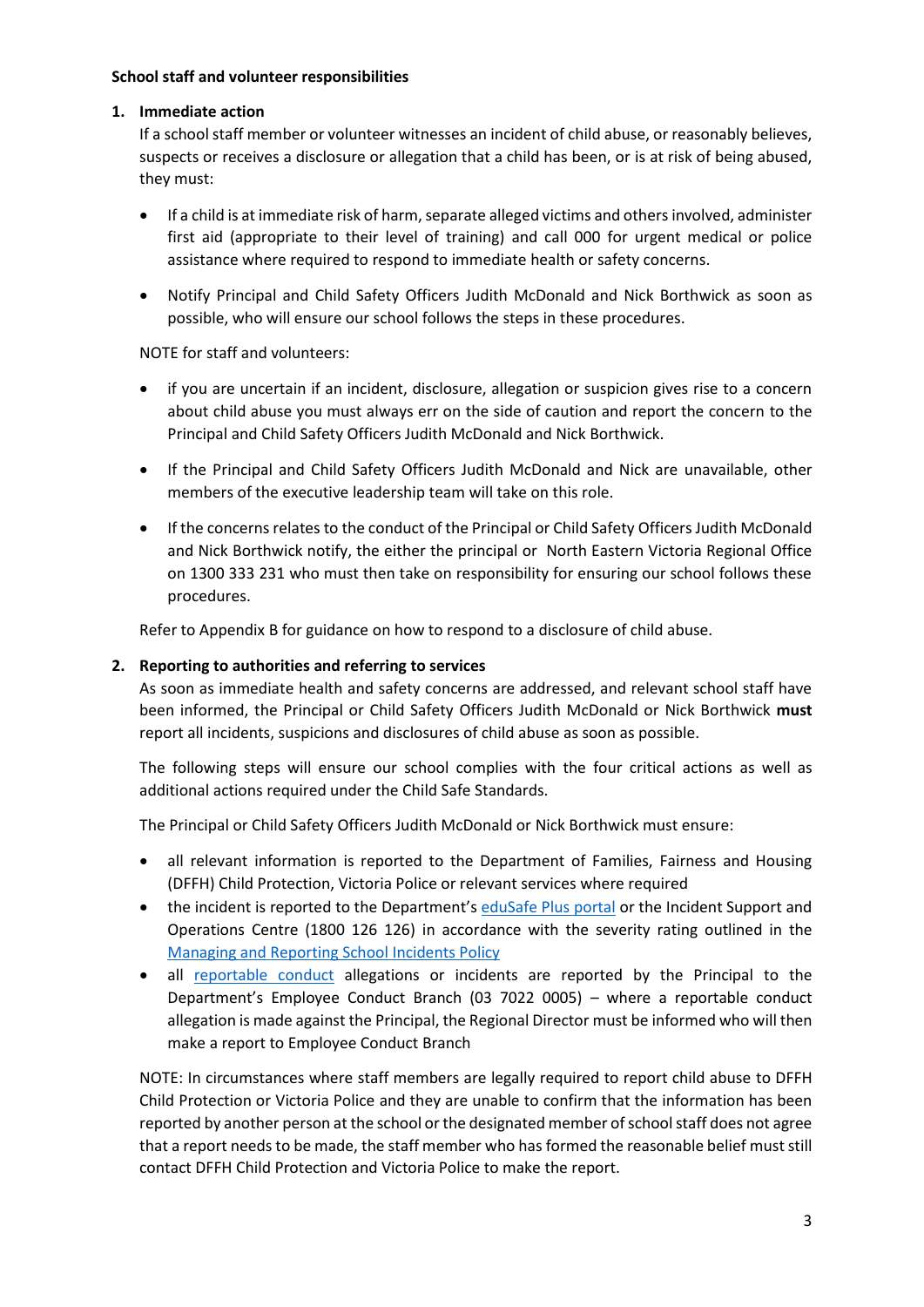If you believe that a child is not subject to abuse, but you still hold significant concerns for their wellbeing you must still act. This may include making a referral or seeking advice from Child FIRST or The Orange Door (in circumstances where the family are open to receiving support) DFFH Child Protection or Victoria Police.

### **3. Contacting parents or carers**

The Principal or Child Safety Officers Judith McDonald or Nick Borthwick must ensure parents and carers are notified unless advised otherwise by DFFH Child Protection or Victoria Police, or there are other safety and wellbeing concerns in relation to informing parents/carers.

Principals may contact the Department of Education and Training Legal Division for advice on notifying parents and carers, and where relevant, the wider school community.

For further guidance, refer to [PROTECT Contacting parents and carers](https://www.education.vic.gov.au/school/teachers/health/childprotection/Pages/actionthree.aspx)

### **4. Ongoing protection and support**

The Principal or Child Safety Officers Judith McDonald or Nick Borthwick must ensure appropriate steps are taken by the school to protect the child and other children from any continued risk of abuse. These steps must be taken in consultation with any relevant external agency or Department staff such as DFFH Child Protection, Victoria Police, Legal Division or Employee Conduct Branch. Ongoing protection will also include further reports to authorities if new information comes to light or further incidents occur.

Appropriate, culturally sensitive and ongoing support must be offered and provided to all affected students. Ongoing support will be based on any available advice from the Department, parents and carers, health practitioners, and other authorities (such as DFFH or Victoria Police) and may include referral to wellbeing professionals, development of a safety plan, student support group meetings, and, for student to student incidents, behaviour management and support measures.

#### **5. Recordkeeping**

The Principal and Child Safety Officers will ensure that:

- detailed notes of the incident, disclosure, allegation or suspicion are taken using the [Responding to Suspected Child Abuse: Template](https://www.education.vic.gov.au/Documents/about/programs/health/protect/PROTECT_Schoolstemplate.pdf) or the [Responding to Student Sexual](https://www.education.vic.gov.au/Documents/about/programs/health/protect/SSO_ReportingTemplate.docx)  [Offending: template\]](https://www.education.vic.gov.au/Documents/about/programs/health/protect/SSO_ReportingTemplate.docx) including, where possible, by the staff member or volunteer who reported the incident, disclosure, or suspicion to them
- detailed notes are taken of any immediate or ongoing action taken by the school to respond to the incident, disclosure, allegation or suspicion
- all notes and other records relating to the incident, disclosure, allegation or suspicion, including the schools immediate and ongoing actions, are stored securely in a locked filing cabinet in the Principal's office.

### **For school visitors and school community members**

All community members aged 18 years or over have legal obligations relating to reporting child abuse – refer to Appendix A for detailed information.

Any person can make a report to DFFH Child Protection or Victoria Police if they believe on reasonable grounds that a child is in need of protection. For contact details, refer to the [Four Critical Actions.](https://www.education.vic.gov.au/Documents/about/programs/health/protect/FourCriticalActions_ChildAbuse.pdf)

Members of the community do not have to inform the school if they are making a disclosure to DFFH Child Protection or the Victoria Police. However, where a community member is concerned about the safety of a child or children at the school, the community member should report this concern to the principal so that appropriate steps to support the student can be taken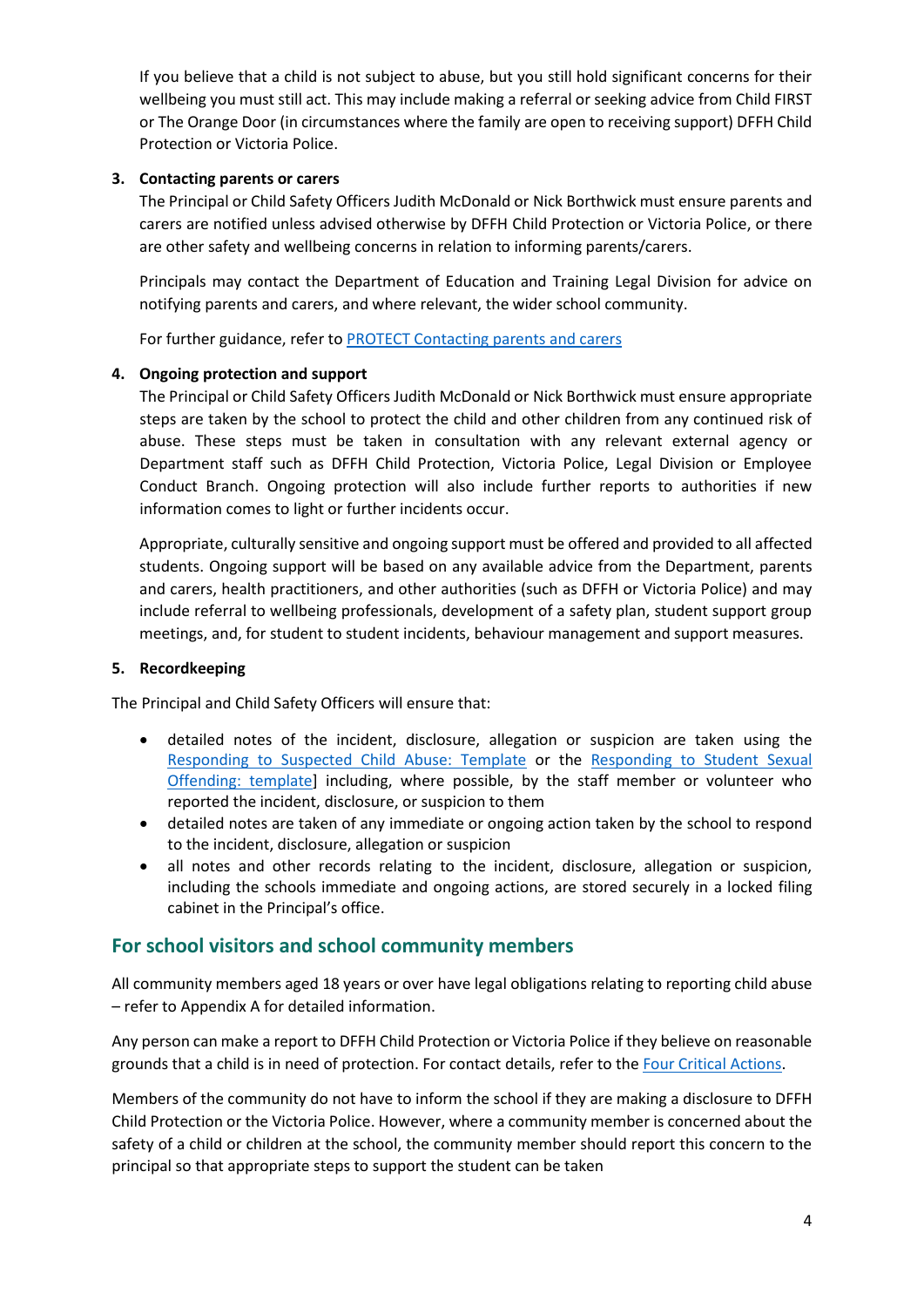# **Additional requirements for all staff**

All staff play an important role in supporting student safety and wellbeing and have a duty of care to take reasonable steps to prevent reasonably foreseeable harm to students.

Fulfilling the roles and responsibilities in the above procedure does not displace or discharge any other obligations that arise if a person reasonably believes that a child is at risk of child abuse. This means that if, after following the actions outlined in the procedure, a staff member reasonably believes that a child remains at risk of abuse, they must take the following steps:

- if they are concerned that the school has not taken reasonable steps to prevent or reduce the risk, raise these concerns with the principal in the first instance, and escalate to the regional office if they remain unsatisfied.
- report the matter to the relevant authorities where they are unable to confirm that the information has been reported by another staff member

Staff must refer to Appendix A for further information on their obligations relating to reporting to authorities.

# **COMMUNICATION**

This policy will be communicated to our school community in the following ways:

- Available publicly on our school's website
- Included in staff induction processes and annual staff training
- Included in volunteer induction processes and training for relevant volunteers
- Discussed an annual staff briefings or meetings
- Accessible to staff on school shared drive or information dashboard.
- Hard copy available from school administration upon request

### FURTHER INFORMATION AND RESOURCES

The following Department of Education and Training policies and guidance are relevant to this policy:

- [Child Safe Standards](https://www2.education.vic.gov.au/pal/child-safe-standards/policy)
- Protecting Children [Reporting and Other Legal Obligations](https://www2.education.vic.gov.au/pal/protecting-children/policy)
- [Managing and Reporting School Incidents](https://www2.education.vic.gov.au/pal/reporting-and-managing-school-incidents-including-emergencies/policy)
- [Reportable Conduct](https://www2.education.vic.gov.au/pal/reportable-conduct-scheme/policy)
- [Restraint and Seclusion](https://www2.education.vic.gov.au/pal/restraint-seclusion/policy)
- [Identify child abuse](https://www.education.vic.gov.au/school/teachers/health/childprotection/Pages/identify.aspx)
- [Report child abuse in schools \(including four critical actions\)](https://www.education.vic.gov.au/school/teachers/health/childprotection/Pages/report.aspx)
- [Identify and respond to student sexual offending](https://www.education.vic.gov.au/school/teachers/health/childprotection/Pages/stusexual.aspx)

The following school policies are also relevant to this policy:

- Child Safety Policy
- Child Safety Code of Conduct
- Statement of Values and School Philosophy
- Student Wellbeing and Engagement Policy
- Volunteer Policy
- Duty of Care Policy
- Inclusion and Diversity Policy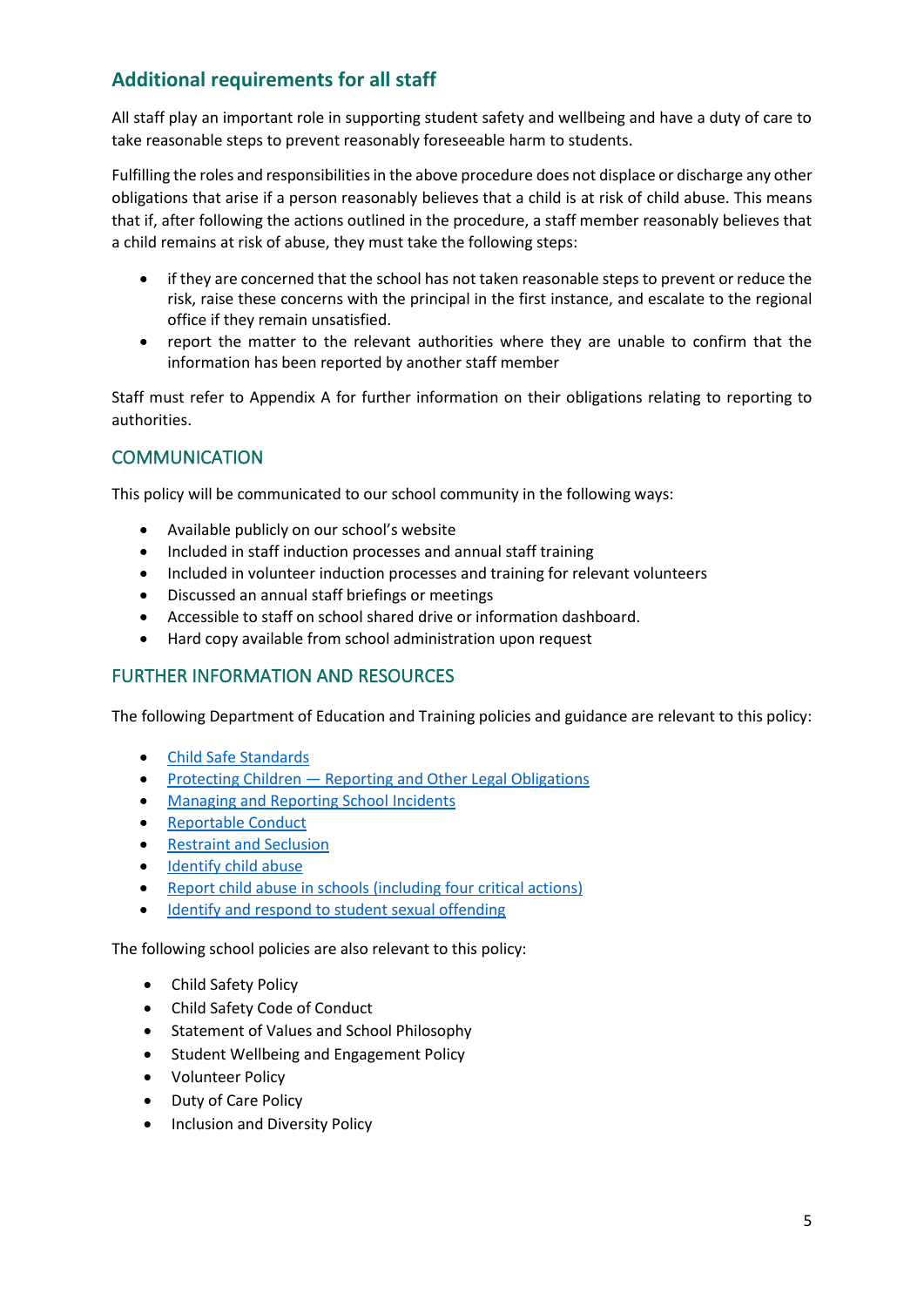# POLICY REVIEW AND APPROVAL

| Policy last reviewed       | June 2022                                                                                                                                                       |
|----------------------------|-----------------------------------------------------------------------------------------------------------------------------------------------------------------|
| Consultation               | School Council 16/6/22, School community including staff via<br>email and school newsletter dated 24/6/2022. This policy is<br>available on the school website. |
| Approved by                | Principal Libby Anderson                                                                                                                                        |
| Next scheduled review date | June 2024                                                                                                                                                       |

# APPENDIX A

# LEGAL OBLIGATONS RELATING TO REPORTING CHILD ABUSE

The following information outlines the various legal obligations relating to the reporting of child abuse to relevant authorities.

It is important to note that the procedures outlined in the above policy ensure compliance with the below reporting obligations, and also include additional steps to ensure compliance with Department policy and our school's duty of care obligations.

### **Mandatory reporting to Department of Families, Fairness and Housing (DFFH) Child Protection**

The following individuals are mandatory reporters under the *Children, Youth and Families Act 2005* (Vic):

- registered teachers and early childhood teachers (including principals and school staff who have been granted permission to teach by the VIT)
- school counsellors including staff who provide direct support to students for mental, emotional or psychological wellbeing, including (but not limited to) school health and wellbeing staff, primary welfare coordinators, student wellbeing coordinators, mental health practitioners, chaplains, and Student Support Services staff
- nurses
- registered psychologists
- police officers
- registered medical practitioners
- out of home care workers (excluding voluntary foster and kinship carers)
- early childhood workers
- youth justice workers
- people in religious ministry
- midwives

All mandatory reporters must make a report to the Department of Families, Fairness and Housing (DFFH) Child Protection as soon as practicable if, during the course of carrying out their professional roles and responsibilities, they form a belief on reasonable grounds that:

- a child has suffered, or is likely to suffer, significant harm as a result of physical abuse and/ or sexual abuse; and
- the child's parents or carers have not protected, or are unlikely to protect, the child from harm of that type.

A mandatory reporter who fails to comply with this legal obligation may be committing a criminal offence. It is important for all staff at Croydon SDS to be aware that they are legally obliged to make a mandatory report on each occasion that they form a reasonable belief that a child is in need of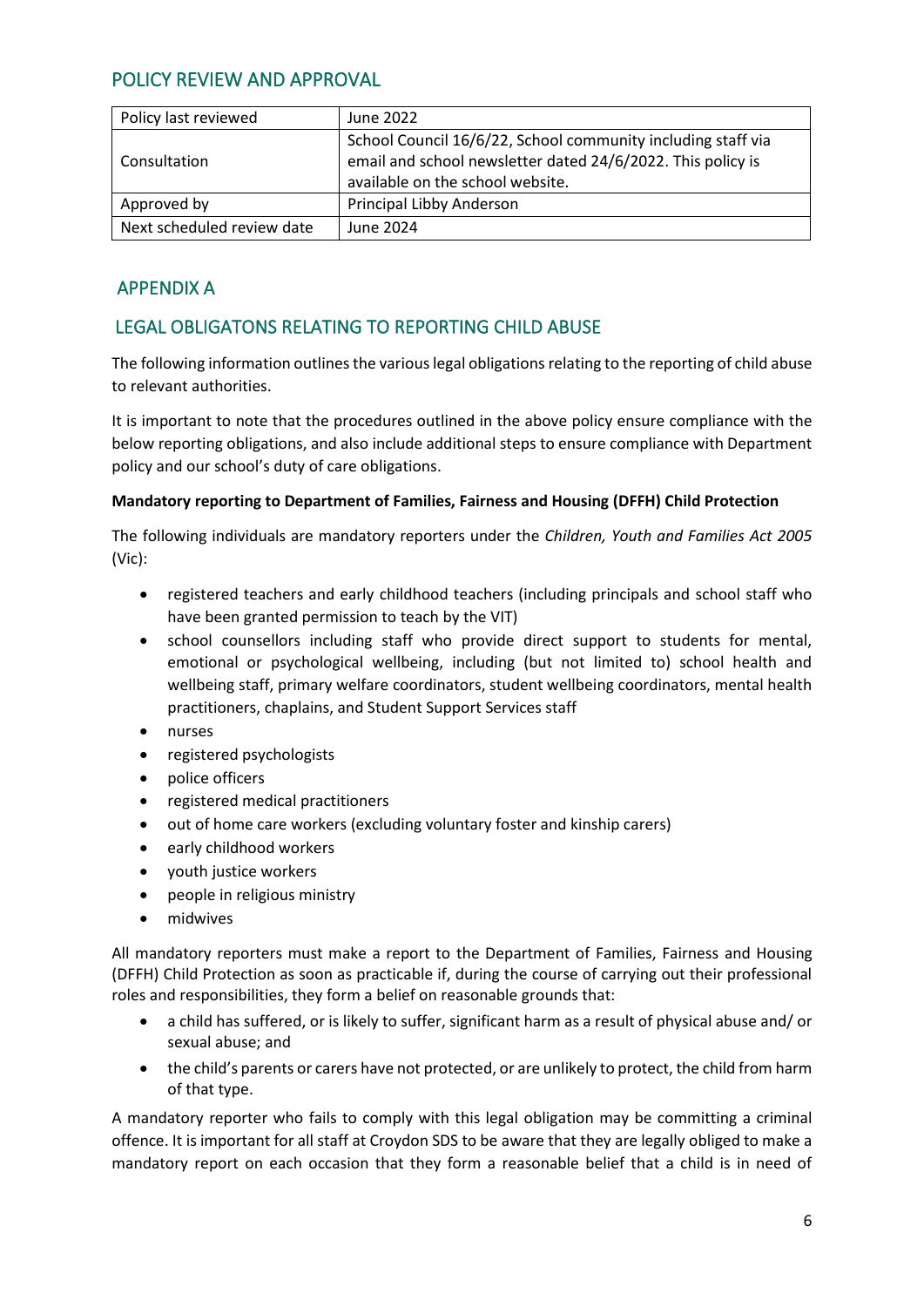protection and they must make a mandatory report even if the principal or any other mandatory reporter does not share their belief that a report is necessary.

If charged with not making a mandatory report, it may be a defence for the person charged to prove that they honestly and reasonably believed that all of the reasonable grounds for their belief had been the subject of a report to child protection made by another person.

The identity of a person who reports any protective concerns to DFFH Child Protection is protected by law. It is an offence for a person, other than the person who made the report, to disclose the name of the person who made a report or any information that is likely to lead to their identification.

At our school, all mandated school staff must undertake the *Mandatory Reporting and Other Obligations eLearning Module* annually. We also require all other staff to undertake this module, even where they are not mandatory reporters.

The policy of the Department of Education and Training (DET) requires **all staff** who form a reasonable belief that a child is in need of protection to discuss their concerns with the school leadership team and to report their concerns to DFFH and in some circumstances to Victoria Police, or to ensure that all the information relevant to the report has been made by another school staff member.

Any person can make a report to DFFH Child Protection (131 278 – 24 hour service) if they believe on reasonable grounds that a child is in need of protection even if they are not a mandatory reporter listed above.

### Reporting student wellbeing concerns to Child FIRST/Orange Door

At Croydon SDS we also encourage staff to make a referral to Child FIRST/Orange Door when they have significant concern for a child's wellbeing. For more information about making a referral to Child FIRST/Child FIRST see the Policy and Advisory Library: Protecting Children – [Reporting and Other Legal](https://www2.education.vic.gov.au/pal/protecting-children/policy)  [Obligations](https://www2.education.vic.gov.au/pal/protecting-children/policy).

### Reportable Conduct

The Reportable Conduct Scheme is focussed on worker and volunteer conduct and how organisations investigate and respond to suspected child abuse. The scheme aims to improve organisational responses to suspected child abuse and to facilitate the identification of individuals who pose a risk of harm to children.

There are five types of 'reportable conduct' listed in the *Child Wellbeing and Safety Act 2005:*

- sexual offences against, with or in the presence of, a child
- sexual misconduct (which includes grooming) against, with or in the presence of, a child
- physical violence against, with or in the presence of, a child
- behaviour that causes significant emotional or psychological harm to a child
- significant neglect of a child.

A reportable conduct allegation is made where a person makes an allegation, based on a reasonable belief, that a worker or volunteer has committed reportable conduct or misconduct that *may* involve reportable conduct.

If school staff or volunteers become aware of reportable conduct by any current or former employee, contractor or volunteer, they must notify the school principal immediately. If the allegation relates to the principal, they must notify the Regional Director.

The principal or regional director must notify the Department's Employee Conduct Branch of any reportable conduct allegations involving current or former employees of the school (including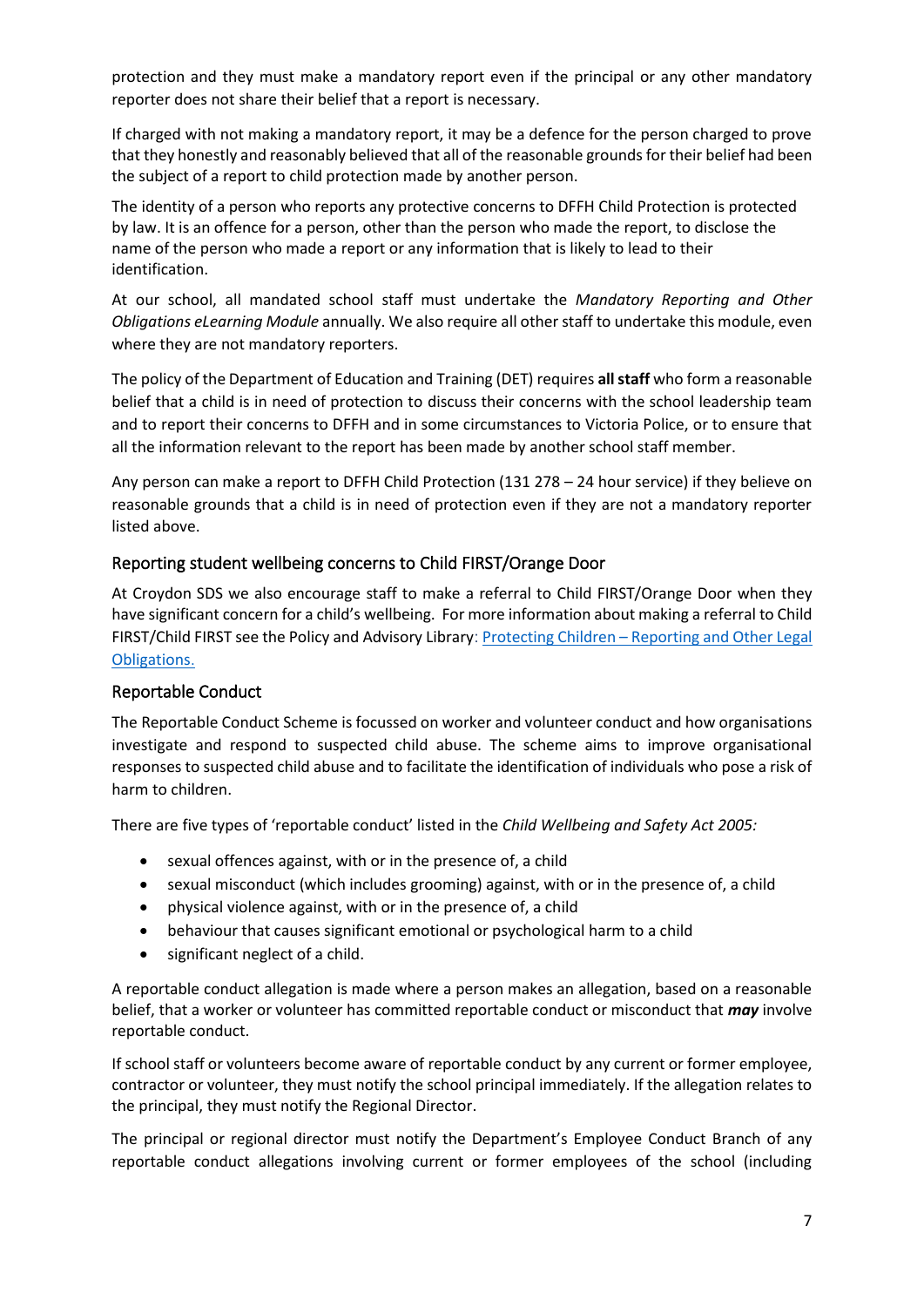Department, allied health, casual and school council employees), contractors and volunteers (including parent volunteers).

• Employee Conduct Branch: 03 7022 0005 o[r employee.conduct@education.vic.gov.au](mailto:employee.conduct@education.vic.gov.au)

The Department's Secretary, through the Manager, Employee Conduct Branch, has a legal obligation to inform the Commission for Children and Young People when an allegation of reportable conduct is made.

For more information about reportable conduct see the Department's *Policy and Advisory Library*: [Reportable Conduct](https://www2.education.vic.gov.au/pal/reportable-conduct-scheme/policy) and the Commission for Children and Young People's [website.](https://ccyp.vic.gov.au/reportable-conduct-scheme/)

### Failure to disclose offence

Reporting child sexual abuse is a community-wide responsibility. All adults (ie persons aged 18 years and over), not just professionals who work with children, have a legal obligation to report to Victoria Police, as soon as practicable, where they form a 'reasonable belief' that a sexual offence has been committed by an adult against a child under the age of 16 in Victoria.

Failure to disclose information to Victoria Police (by calling 000, local police station or the Police Assistance Line 131 444) as soon as practicable may amount to a criminal offence unless a person has a 'reasonable excuse' or exemption from doing so.

"Reasonable belief" is not the same as having proof. A 'reasonable belief' is formed if a reasonable person in the same position would have formed the belief on the same grounds.

For example, a 'reasonable belief' might be formed when:

- a child states that they have been sexually abused
- a child states that they know someone who has been sexually abused (sometimes the child may be talking about themselves)
- someone who knows a child states that the child has been sexually abused
- professional observations of the child's behaviour or development leads a mandated professional to form a belief that the child has been sexually abused
- signs of sexual abuse leads to a belief that the child has been sexually abused.

"Reasonable excuse" is defined by law and includes:

- fear for the safety of any person including yourself or the potential victim (but not including the alleged perpetrator or an organisation)
- where the information has already been disclosed to Victoria Police and you have no further information to add (for example, through a mandatory report to DFFH Child Protection or a report to Victoria Police from another member of school staff).

### Failure to protect offence

This reporting obligation applies to school staff in a position of authority. This can include principals, assistant principals and campus principals. Any staff member in a position of authority who becomes aware that an adult associated with their school (such as an employee, contractor, volunteer or visitor) poses a risk of sexual abuse to a child under the age of 16 under their care, authority or supervision, must take all reasonable steps to remove or reduce that risk.

This may include removing the adult (ie persons aged 18 years and over) from working with children pending an investigation and reporting your concerns to Victoria Police.

If a school staff member in a position of authority fails to take reasonable steps in these circumstances, this may amount to a criminal offence.